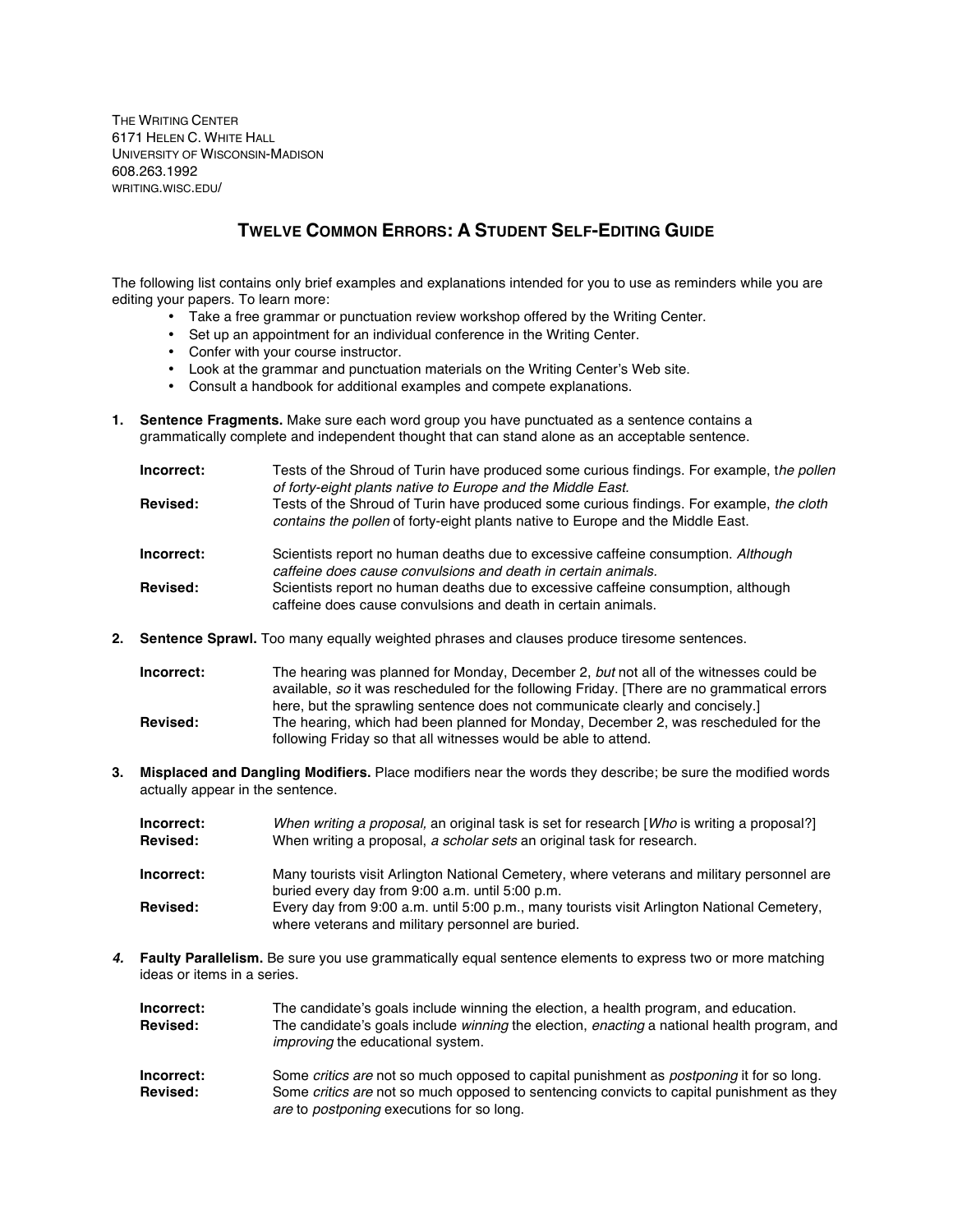**5. Unclear Pronoun Reference.** Pronouns must clearly refer to definite referents [nouns]. Use it, they, that, these, those, and which carefully to prevent confusion.

| Incorrect: | Einstein was a brilliant mathematician. This is how he was able to explain the workings of<br>the universe.              |
|------------|--------------------------------------------------------------------------------------------------------------------------|
| Revised:   | Einstein, who was a brilliant mathematician, used his quantitative ability to explain the<br>workings of universe.       |
| Incorrect: | Because Senator Martin is less interested in the environment than in economic<br>development, she sometimes neglects it. |
| Revised:   | Because of her interest in economic development, Senator Martin sometimes neglects the<br>environment.                   |

**6. Pronoun Agreement.** Be sure that each pronoun agrees in number (singular or plural) with the noun to which it refers (its antecedent or referent).

| Incorrect:<br><b>Revised:</b> | When a candidate runs for office, they must expect to have their personal life scrutinized.<br>When candidates run for office, they must expect to have their personal lives scrutinized. |
|-------------------------------|-------------------------------------------------------------------------------------------------------------------------------------------------------------------------------------------|
| Incorrect:                    | According to tenets of the "new urbanism," everyone needs to consider the relationship of<br>their house to the surrounding community.                                                    |
| <b>Revised:</b>               | According to tenets of the "new urbanism," everyone needs to consider the relationship of<br>his or her house to the surrounding community.                                               |

**7. Incorrect Pronoun Case.** Determine whether the pronoun is being used as a subject, object, or possessive in the sentence, and select the pronoun form to match.

| Incorrect: | Castro's communist principles inevitably led to an ideological conflict between he and<br>President Kennedy.                                               |
|------------|------------------------------------------------------------------------------------------------------------------------------------------------------------|
| Revised:   | Castro's communist principles inevitably led to an ideological conflict between him and<br>President Kennedy.                                              |
| Incorrect: | Because strict constructionists recommend fidelity to the Constitution as written, no one<br>objects more than them to judicial reinterpretation.          |
| Revised:   | Because strict constructionists recommend fidelity to the Constitution as written, no one<br>objects more than they [object] to judicial reinterpretation. |

**8. Omitted Commas***.* Use commas to signal nonrestrictive or nonessential material to prevent confusion, and to indicate relationships among ideas and sentence parts.

| Incorrect:                    | When it comes to <i>eating people</i> differ in their tastes.                                                                                                                                                                                                                                                                                        |
|-------------------------------|------------------------------------------------------------------------------------------------------------------------------------------------------------------------------------------------------------------------------------------------------------------------------------------------------------------------------------------------------|
| <b>Revised:</b>               | When it comes to eating, people differ in their tastes.                                                                                                                                                                                                                                                                                              |
| Incorrect:<br><b>Revised:</b> | The Huns who were Mongolian invaded Gaul in 451.<br>The Huns, who were Mongolian, invaded Gaul in 451. ["Who were Mongolian" adds<br>information but does not change the core meaning of the sentence because Huns were a<br>Mongolian people; it is therefore <i>nonrestrictive</i> or <i>nonessential</i> and should be set apart with<br>commas.] |

**9. Superfluous Commas.** Unnecessary commas make sentences difficult to read.

| Incorrect: | Field trips are required, in several courses, such as, botany and geology. |
|------------|----------------------------------------------------------------------------|
| Revised:   | Field trips are required in several courses, such as botany and geology.   |
|            |                                                                            |

**Incorrect:** The term "scientific illiteracy," has become almost a cliché in educational circles. **Revised:** The term "scientific illiteracy" has become almost a cliché in educational circles.